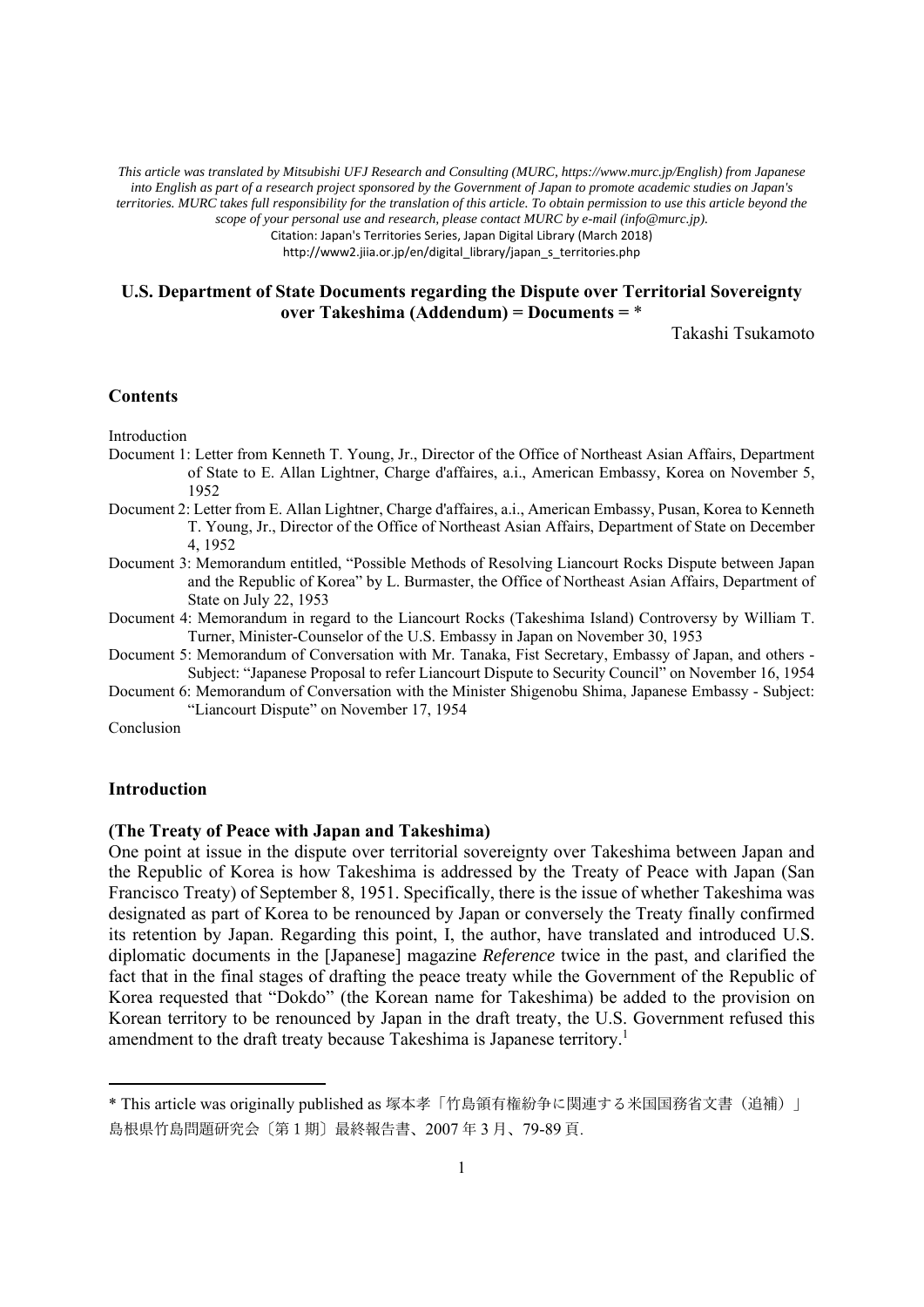Reviewing the key points, on July 19, 1951 Yang You-chan, the Republic of Korea Ambassador to the United States, presented an official letter requesting to replace the text which reads, "Japan, recognizing the independence of Korea, renounces all right, title and claim to Korea, including the islands of Quelpart, Port Hamilton and Dagelet," in the provision in the draft treaty as of June 1951 (the revised U.S.-UK draft) on Japan's renunciation of Korea with "… confirms that it renounced on August 9, 1945, all right, title and claim to Korea and the islands which were part of Korea prior to its annexation by Japan, including the islands of Quelpart, Port Hamilton, Dagelet, Dokdo and Parangdo." The U.S. Government responded in an official letter to the Ambassador of the Republic of Korea dated August 10, 1951 from Dean Rusk, Assistant Secretary of State, on behalf of the Secretary of State, which reads as follows. "As regards the island of Dokdo, otherwise known as Takeshima or Liancourt Rocks, this normally uninhabited rock formation was according to our information never treated as part of Korea and, since about 1905, has been under the jurisdiction of the Oki Islands Branch Office of Shimane Prefecture of Japan. The Island does not appear ever before to have been claimed by Korea." As a result, this provision was not amended and the legal status of Takeshima as Japan's territory was confirmed.

In recent years, however, there have been claims on the Internet that new secret U.S. diplomatic documents have been discovered showing the U.S. subsequently changed its position and recognized that Takeshima is Korean territory.<sup>2</sup> While I did not mention this in particular during my report at the 3rd meeting of the Takeshima Issue Research Group on September 27, 2005, the Internet has gained great power as new form of publishing, so to contribute to an accurate understanding of the facts, here I would like to introduce a few U.S. diplomatic records additionally that I did not introduce in my previous articles (and the report to the research group).

### **(Report by the U.S. Embassy in Japan Dated October 3, 1952)**

The document being introduced on the Internet as the change of the U.S. position is the report entitled "Koreans on Liancourt Rocks" dated October 3, 1952 cabled by John M. Steeves, the First Secretary of the U.S. Embassy in Japan, to the United States (the Department of State).<sup>3</sup>

At that time, the U.S. Navy Authority stationed in the Republic of Korea was not aware that Takeshima was being used as a bombing range for the U.S. forces stationed in Japan, so after the Authority approved a request from the Government of the Republic of Korea to dispatch a scientific expedition to Ulleungdo (Dagelet) and Dokdo (Takeshima, Liancourt Rocks), the expedition was bombed. (More precisely, the head of the scientific expedition reported that fishermen from Ulleungdo who were fishing at Dokdo encountered bomb dropping by U.S. military planes, and scarecely escaped into caves). This incident was reported in the *Dong-a Ilbo*, an ROK newspaper, on September 21, 1952, and this induced the U.S. Embassy in Japan to send this report to the U.S. Department of State.

<sup>&</sup>lt;sup>1</sup> Takashi Tsukamoto, "San Furanshisuko Joyaku to Takeshima" ["The San Francisco Peace Treaty and Takeshima"], *Reference*, No. 389 (June 1983), pp. 51-68; Takashi Tsukamoto, "Heiwa Joyaku to Takeshima (Sairon)" ["The Peace Treaty and Takeshima (Revisited)"], *Reference*, No. 518 (March 1994), pp. 31-56.

<sup>&</sup>lt;sup>2</sup> *Hangetsujo Tsushin* No. 111 (June 1, 2005; Table of Contents 12), http://www.han.org/a/halfmoon/hm111.html#No.822

<sup>&</sup>lt;sup>3</sup> http://dokdo-research.com/temp8.html.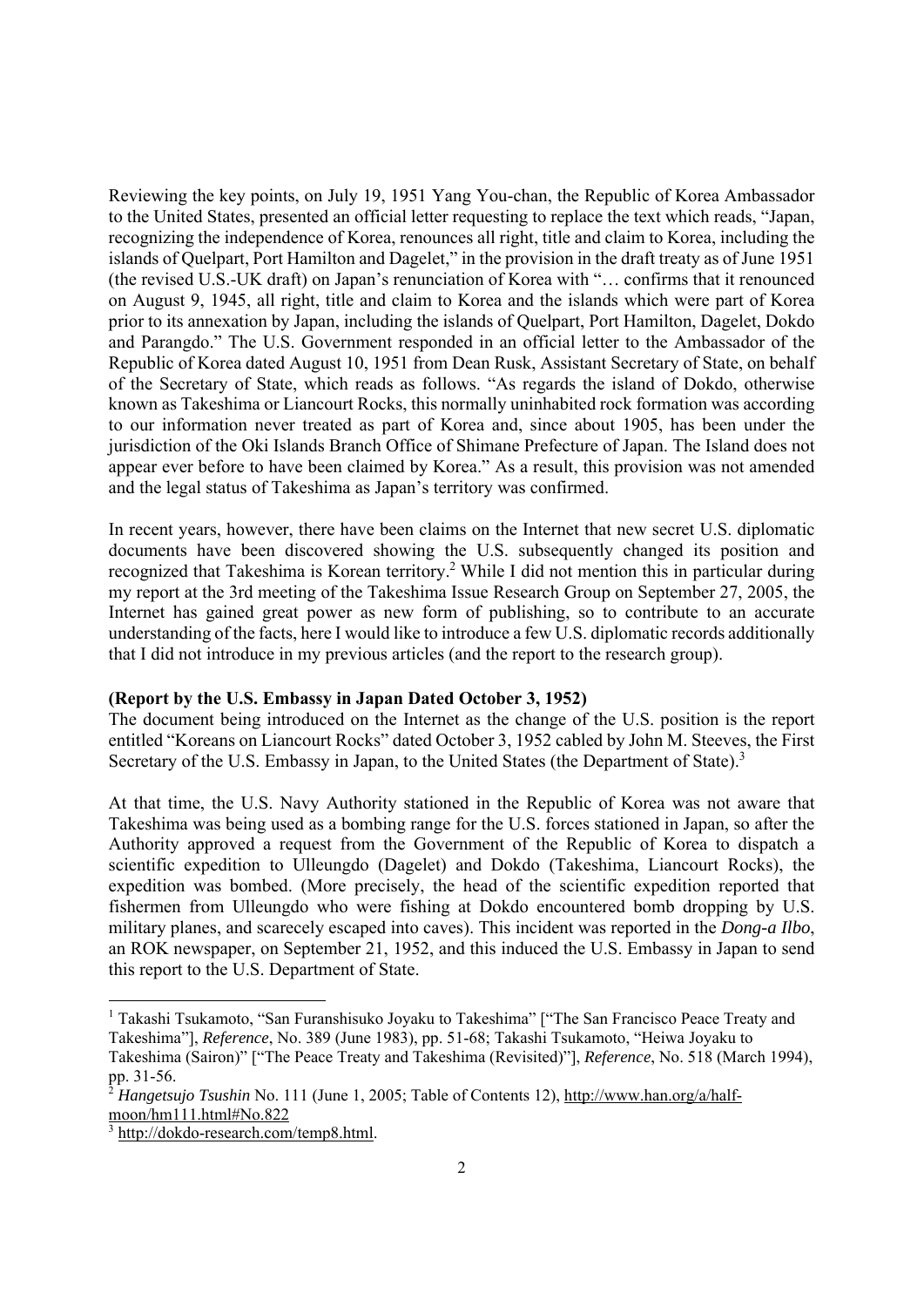The first half of the report has a passage which reads:

*The rocks […] were at one time part of the Kingdom of Korea. They were, of course, annexed together with the remaining territory of Korea when Japan extended its Empire over the former Korean State. However, during the course of this imperial control, the Japanese Government formally incorporated this territory into the metropolitan area of Japan and placed it administratively under the control of one of the Japanese prefectures. Therefore, when Japan agreed in Article II of the peace treaty to renounce "all right, title and claim to Korea, including the islands of Quelpart, Port Hamilton and Dagelet," the drafters of the treaty did not include these islands within the area to be renounced. Japan has, and with reason, assumed that its sovereignty still extends over these islands. For obvious reasons, the Koreans have disputed this assumption.* 

Viewed in its entirety, this passage says that the drafters of the peace treaty did not include Takeshima within the area to be renounced, so Takeshima has not been renounced and remains under Japanese sovereignty, but those who are arguing that the U.S. changed its position seem to want to claim that the U.S. position had changed and that this was then the final stance of the United States, indicating the comment in the text from the First Secretary of the U.S. Embassy in Japan, that the rocks were part of the Kingdom of Korea and were annexed when Japan extended its empire.

There are, however, the following types of questions about that understanding. In general, reports from diplomatic missions to their home countries are just reports, and what is written there is not necessarily the official position of the home country government. Diplomatic missions report information to their home countries, which they collect by reading newspapers, contacting government officials and citizens of the host countries, and communicating with their own embassies in nearby countries. They make policy proposals, and ask for instructions about which actions they should take. It is only when the government of the home country takes some sort of action after receiving such reports that it becomes important as the action and view of that government.

In this case, in his report, the First Secretary of the U.S. Embassy in Japan says that, because the information that the Liancourt Rocks had been designated as a bombing range and were dangerous had already been disseminated throughout the U.S. military, when the U.S. Embassy in Japan learned the information that the U.S. Navy Authority in Pusan had granted permission for the scientific expedition to travel to Dokdo, the U.S. Embassy in Japan asked the Far East Command to inform the Navy Authority in Pusan not to grant permission. He called the attention of the U.S. Government (Department of State) with the following conclusion (the final paragraph).

*It is considered that the recent reassertion of the danger zone on these rocks should suffice to prevent the complicity of any American or United Nations Commanders in any further expeditions to the rocks which might result in injury or death to Koreans. However, owing to the crude implementation of Government controls in Korea, it is questionable that all independent Korean fishermen can be dissuaded from continuing their expeditions into these rocks. There therefore exists a fair chance that sometime in the near future American*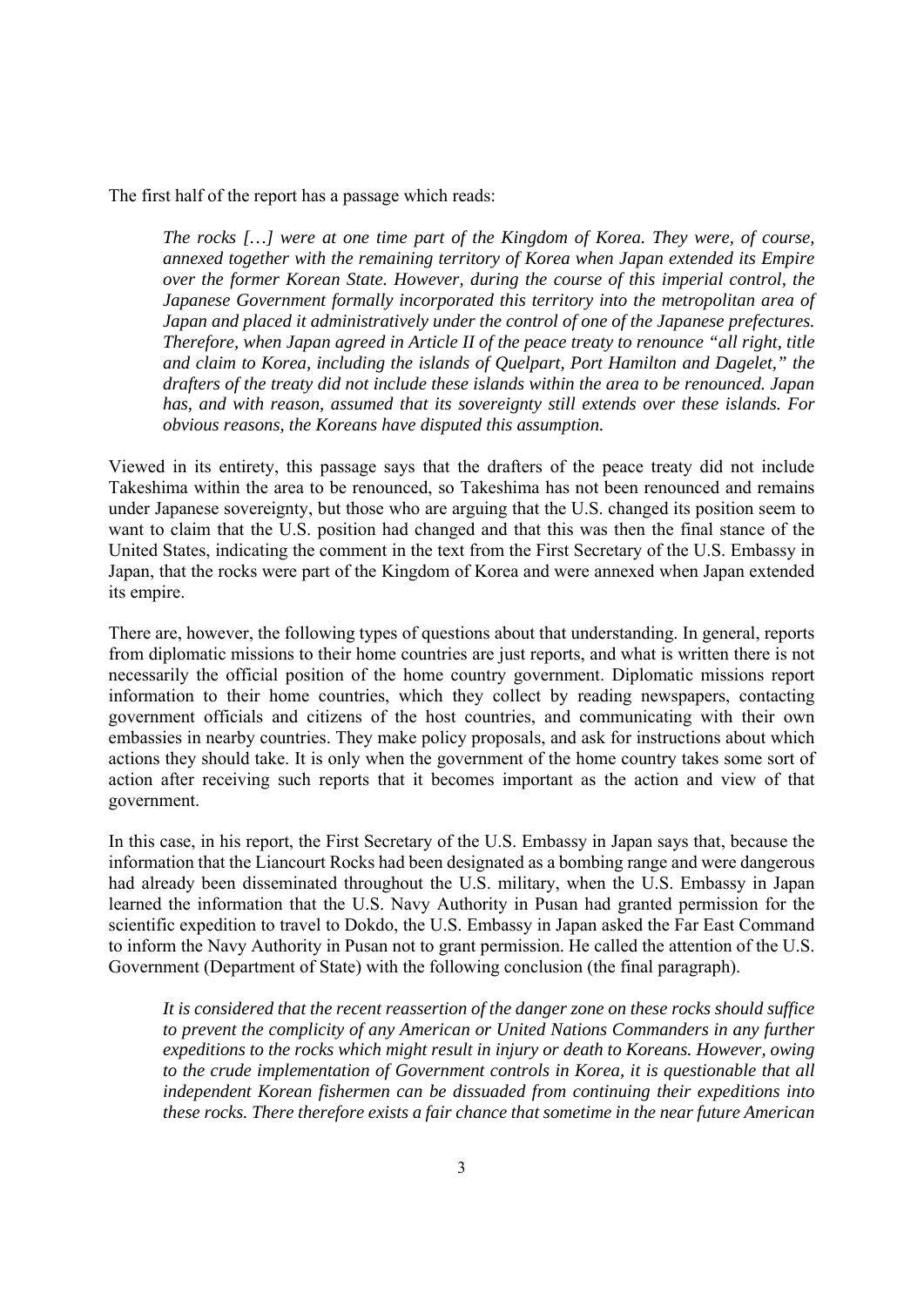*bombs may cause loss of life or other incidents which will bring the Korean efforts to recapture these islands into more prominent play, and may involve the United States unhappily in the implications of that effort.* 

## **(Memorandum from the U.S. Embassy in South Korea dated October 15, 1952)**

Meanwhile, E. Allan Lightner, the Chargé d'Affaires ad interim of the U.S. Embassy in the Republic of Korea, sent a letter with an attached memorandum entitled "Use of Disputed Territory (Tokto Island) as Live Bombing Area" to Robert Murphy, the U.S. Ambassador to Japan, and sent the same report to the U.S. State Department.<sup>4</sup> The memorandum states:

*Although this Embassy is not in possession of complete information regarding the Department's views on the ownership of Tokto Island (also called Dokdo, Takeshima, or the Liancourt Rocks), it appears that its status is unsettled. Despite the Korean Government's request in July 1951 that the Japanese renounce any claim to this island in the Peace Treaty, no action was taken to insert such a provision in the treaty draft.* 

The memorandum then mentions SCAPIN and other reasons for the Republic of Korea territorial assertions,<sup>5</sup> and says:

*It seems doubtful that the United States would wish to become involved in the controversy by taking a position as to whether Japan or Korea has sovereignty over this island. However, it appears from Tokyo's despatch… [dated] October 3 [the above-stated report "Koreans on Liancourt Rocks"] … that the Joint Committee implementing Japanese-American security arrangements has … "agreed that these Rocks would be designated as a facility of the Japanese Government" where unexpended bomb loads might be dumped. The implication of agreeing with the Japanese on such an arrangement is that the United States recognizes Japanese sovereignty over Tokto.* 

In conclusion, the Chargé d'Affaires ad interim of the U.S. Embassy in Korea writes:

*It appears that continued usage of the Island as a live bombing area may involve the United States in a territorial dispute as well as adverse publicity and/or legal action in the event that fishermen, who use the Island occasionally, are killed or injured by bombs.* 

# **(Response from the U.S. Department of State)**

Upon receiving the report from Tokyo and the memorandum from Pusan, how did the U.S. Department of State respond? That is the U.S. diplomatic record translated and introduced in this paper.

<sup>&</sup>lt;sup>4</sup> http://dokdo-research.com/temp9/html.

<sup>&</sup>lt;sup>5</sup> Supreme Commander for the Allied Powers Instruction Notes (SCAPIN) were orders issued by the occupying forces (Supreme Commander of the Allied Powers). SCAPIN No. 677 of January 29, 1952 prohibited Japan from exercising governmental or administrative authority over Takeshima. (For details, see the articles cited in Footnote 1). However, the disposition of territory is fundamentally outside the authority of the occupying forces (it should be determined by peace treaty) and SCAPIN No. 677 includes a provision stating "nothing in this directive shall be construed as an indication of Allied policy relating to the ultimate determination of Japanese territory.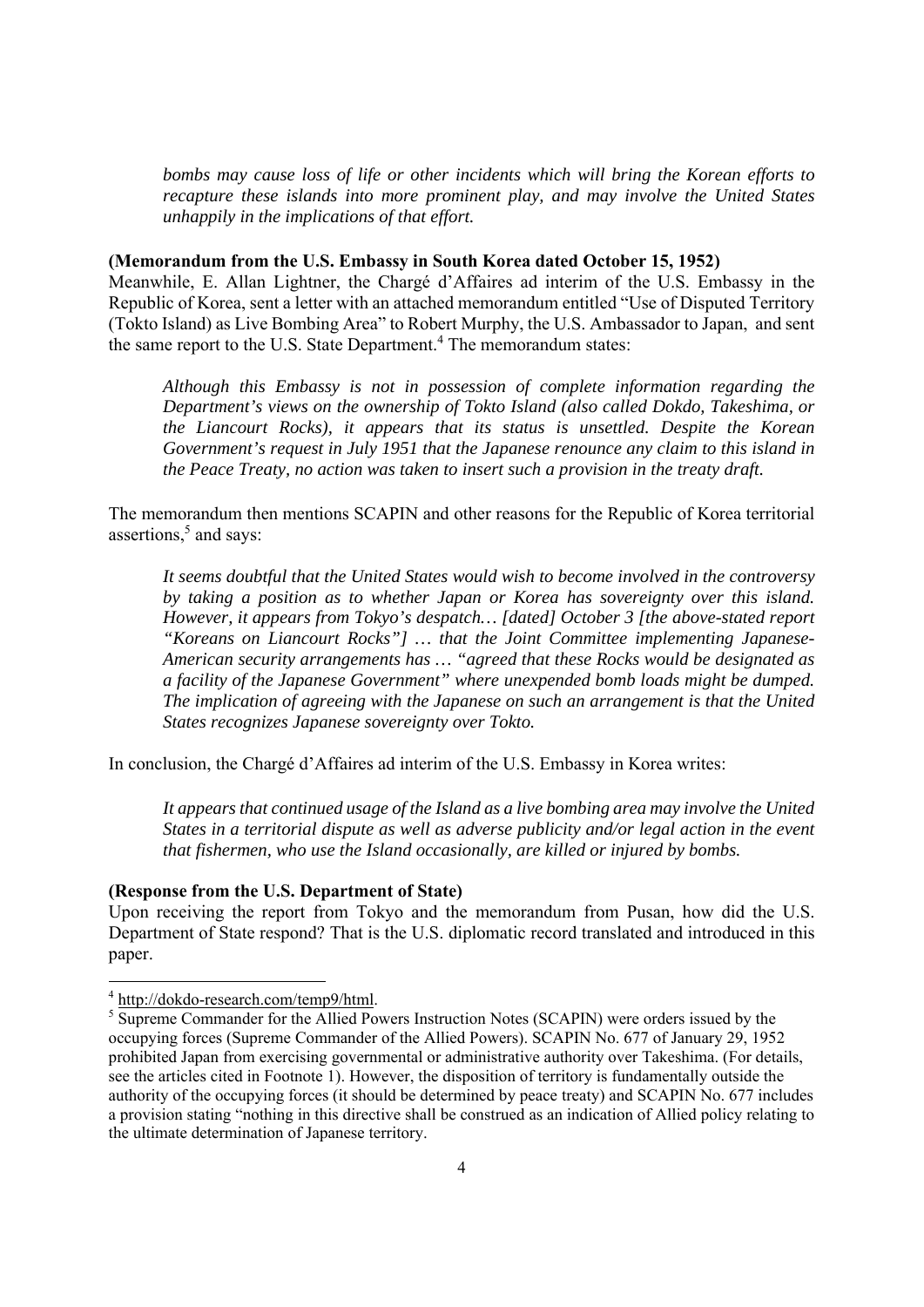I would like to state the conclusion first. Kenneth T. Young Jr., Director of the Department of State Office of Northeast Asian Affairs, sent a letter dated November 5, 1952 to Pusan (the U.S. Embassy in Korea was in Pusan at that time because of the Korean War), which included the following points. (1) The Department of State has taken the position that these rocks belong to Japan and has so informed the Korean Ambassador to Washington. (2) During the course of drafting the Japanese Peace Treaty, the Korean Ambassador requested the Secretary of State in a letter of July 19, 1951 to amend Article 2(a) of the draft treaty so as to include the islands of Dokdo (Liancourt Rocks) and Parangdo as well as Chejudo (Quelpart), Geomundo (Port Hamilton) and Ulleungdo (Dagelet) among those islands Japan would renounce along with Korea's independence. (3) In his reply to the Korean Ambassador, the Secretary of State stated in a letter dated August 10, 1951 that the United States could not concur with the proposed amendment as it applied to Takeshima. (4) As a result, Article 2(a) of the Treaty of Peace with Japan makes no mention of the Liancourt Rocks. (5) The action of the United States-Japan Joint Committee in designating these rocks as a facility of the Japanese Government is therefore justified. (Note: based on the Administrative Agreement of the Japan-U.S. Security Treaty, Japanese facilities and areas are to be provided to U.S. forces as bases, training ranges, etc.). (6) SCAPIN No. 677 … did not preclude Japan from exercising sovereignty over Takeshima permanently. (7) When the islets were designated as a bombing range for the Far East Air Force on September 16, 1947, it (SCAPIN No. 1778) provided that use of the range would be made only after notification through Japanese civil authorities to the inhabitants of the Oki islands and Western Honshu. This letter was also reported to the U.S. Embassy in Tokyo.

In response to this report from the Director of the Office of Northeast Asian Affairs [Young], Charge d'Affaires ad interim of the U.S. Embassy in Korea [Lightner] replied on December 4, 1952, writing that, "We had never heard of Dean Rusk's letter to the Korean Ambassador in which the Department took a definite stand on this question." Lightner also reported that he has sent a note to the Republic of Korea Ministry of Foreign Affairs which refers to Dean Rusk's note to Ambassador Yang of August 10, 1951.

From the above, contrary to the claims by those arguing that the U.S. changed its position, according to the documents, it is clear that the U.S. government in fact reconfirmed its position of August 1951.

In addition to these exchanges at the end of 1952, in the following year 1953 as well, after a Japanese patrol vessel was fired on from Takeshima [by South Korea], there are records showing the considerations regarding settlement of the dispute over territorial sovereignty over Takeshima and U.S. involvement in this issue by staff of the Northeast Asian Affairs, Department of State, and the U.S. Embassy in Japan. There are also records from 1954, after the Japanese Government proposed to the Government of Republic of Korea that the dispute over territorial sovereignty over Takeshima be submitted to the International Court of Justice and the Republic of Korea refused, in which staff at the Japanese Embassy in the U.S. ask those in charge at the Department of State for their opinion on referring the Takeshima dispute to the United Nations Security Council. In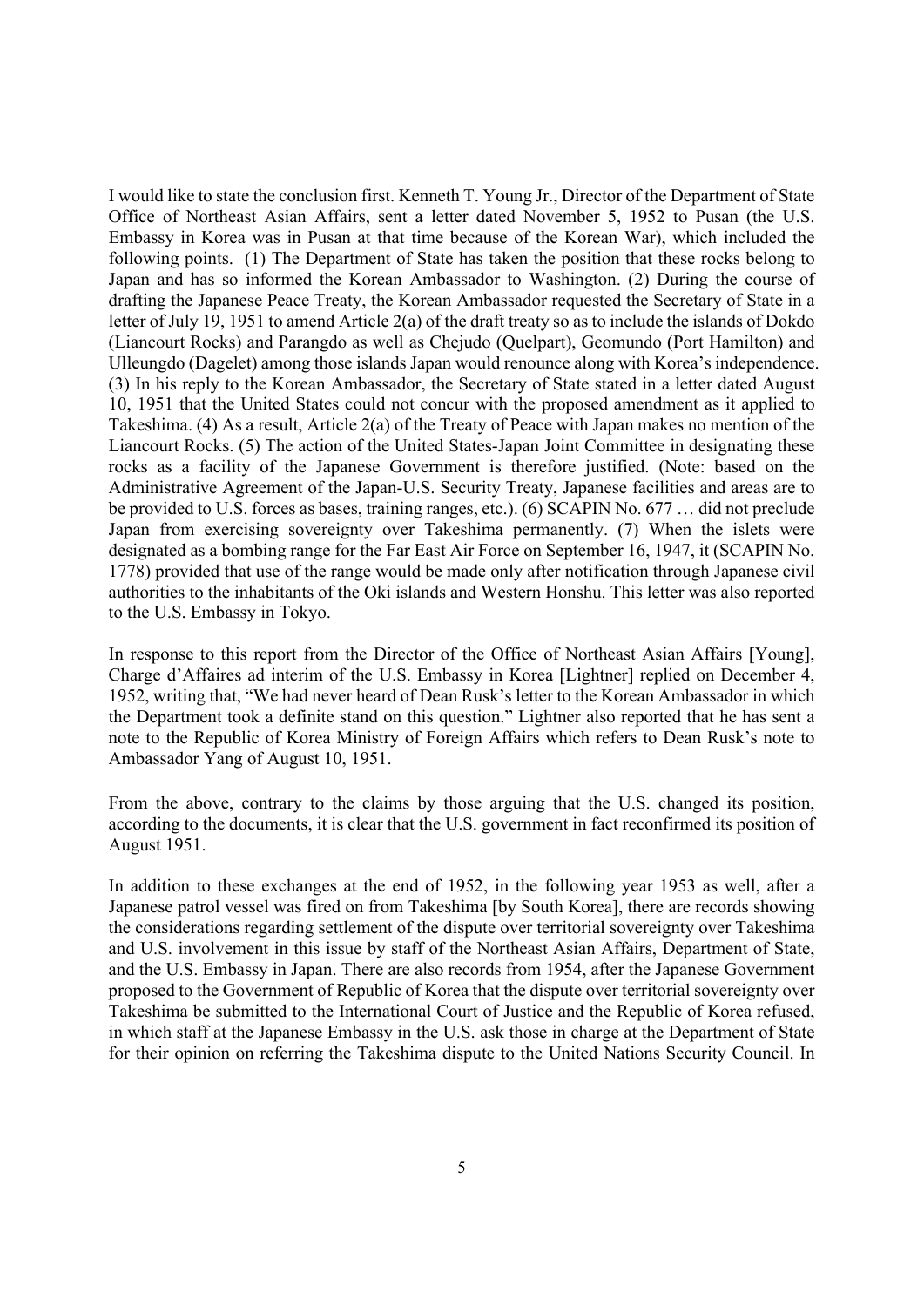this paper, I also translate [into Japanese] and introduce the related documents as supplements to my recent articles and report to the Takeshima Issue Research Group.<sup>6</sup>

**Document 1:** Letter from Kenneth T. Young, Jr., Director of the Office of Northeast Asian Affairs, Department of State to E. Allan Lightner, Charge d'affaires, a.i., American Embassy, Pusan, Korea on November 5, 1952, also reported to the U.S. Embassy in Tokyo

cc. American Embassy, Tokyo

Dear Al:

I have read both Tokyo's despatch No. 659 of October 3, 1952, entitled, "Koreans on Liancourt Rocks" as well as Pusan's Memorandum of October 15, 1952, entitled, "Use of Disputed Territory (Tokto Island) as Live Bombing Area" enclosed in your letter of October 16, 1952 to Ambassador Murphy.

It appears that the Department has taken the position that these rocks belong to Japan and has so informed the Korean Ambassador in Washington. During the course of drafting the Japanese Peace Treaty the Republic of Korea's views were solicited, in consequence of which, the Korean Ambassador requested the Secretary of State in a letter of July 19, 1951 to amend Article 2(a) of the draft treaty so as to include the islands of Dokdo (Liancourt Rocks) and Parangdo as well as Quelpart, Port Hamilton and Dagelet among those islands over which Japan would renounce right, title and claim by virtue of recognizing Korea's independence. In his reply to the Korean Ambassador the Secretary stated in a letter dated August 10, 1951 that the United States could not concur in the proposed amendment as it applied to the Liancourt Rocks since according to his information the Liancourt Rocks had never been treated as a part of Korea, they had been under the jurisdiction of the Oki Islands Branch Office of Japan's Shimane Prefecture since 1905 and it did not appear that they had ever before been claimed by Korea. As a result Article 2(a) of the Treaty of Peace with Japan makes no mention of the Liancourt Rocks:

"Japan, recognizing the independence of Korea, renounces all right, title, and claim to Korea, including the islands of Quelpart, Port Hamilton and Dagelet."

The action of the United States-Japan Joint Committee in designating these rocks as a facility of the Japanese Government is therefore justified. The Korean claim, based on SCAPIN 677 of January 29, 1946, which suspended Japanese administration of various island areas, including Takeshima (Liancourt Rocks), did not preclude Japan from exercising sovereignty over this area permanently. A later SCAPIN, No. 1778 of September 16, 1947 designated the islets as a bombing range for the Far East Air Force and further provided that use of the range would be made only after notification through Japanese civil authorities to the inhabitants of the Oki Islands and certain ports on Western Hons[h]u.

Sincerely yours,

Kenneth T. Young, Jr., Director, Office of Northeast Asian Affairs

<sup>&</sup>lt;sup>6</sup> The [U.S. Department of State] documents translated [into Japanese] in [the original Japanese version of] this paper can all be accessed to view microfilm at the National Diet Library Modern Japanese Political History Materials Room, LOT Reel 34, 0648-0651, 0665-0674.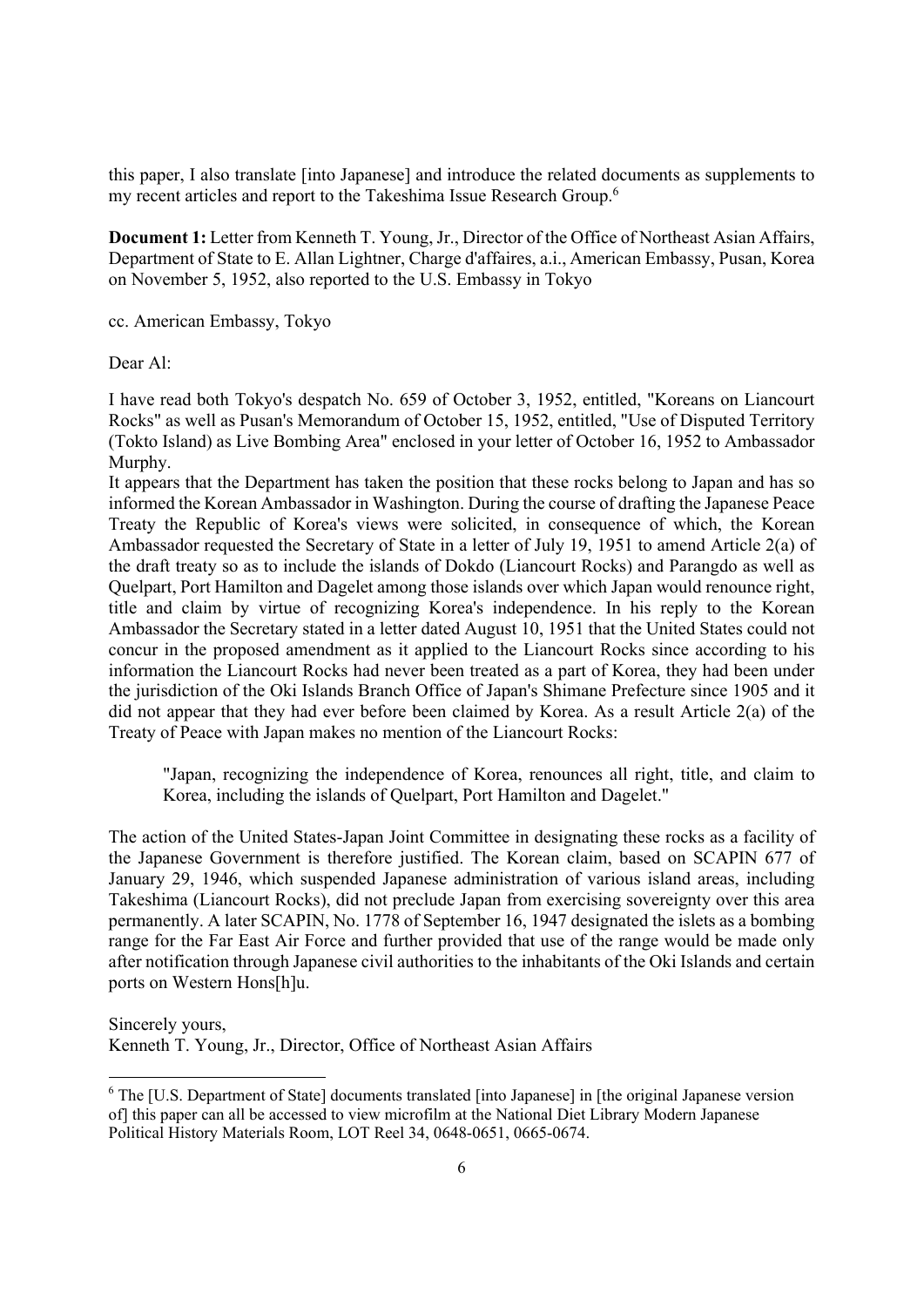**Document 2:** Letter from E. Allan Lightner, Charge d'affaires, a.i., American Embassy, Pusan, Korea to Kenneth T. Young, Jr., Director of the Office of Northeast Asian Affairs, Department of State on December 4, 1952

Dear Ken:

Sorry to hear that your trip has again been postponed. However, we will very much look forward to seeing you early in the new year.

I much appreciate your letter of November 14 in regard to the status of the Dokdo Island (Liancourt Rocks). The information you gave us had never been previously available to the Embassy. We had never heard of Dean Rusk's letter to the Korean Ambassador in which the Department took a definite stand on this question. We of course knew of the ROK Government's desire to have Article 2(a) of the Peace Treaty amended to include Dokdo and Parangdo and conveyed that request in a telegram to the Department at that time, along with other ROK suggestions for amendments to the draft treaty. We were subsequently made aware of the fact that Article 2(a) was not to be amended but had no inkling that that decision constituted a rejection of the Korean claim. Well, now we know and we are very glad to have the information as we have been operating on the basis of wrong assumption for a long time.

I am sending with a transmitting despatch, a copy of the note that we have just sent to the Ministry of Foreign Affairs which includes as a final paragraph the wording suggested in the Department's telegram no. 365 of November 27 and which refers to Dean Rusk's note to Ambassador Yang of August 10, 1951.

Sincerely yours, E. Allan Lightner, Jr.

**Document 3:** Memorandum entitled, "Possible Methods of Resolving Liancourt Rocks Dispute between Japan and the Republic of Korea" by L. Burmaster, the Office of Northeast Asian Affairs, Department of State to Robert J. G. McClurkin, Deputy Director and Alice L. Dunning, Office of Northeast Asian Affairs on July 22, 1953

During the past six months the question of whether Japan or the Republic of Korea has sovereignty over the Liancourt Rocks has been raised on three separate occasions. According to the Japanese version, in the latest incident on July 12, 1953, a Japanese vessel was patrolling the waters adjacent to the Liancourt Rocks when it was fired upon by Korean shore-based small arms and machine guns. The Japanese Foreign Office verbally protested the incident to the ROK Mission in Tokyo on July 13, demanding the immediate withdrawal of Koreans from the Rocks. On July 14 Foreign Minister Okazaki at a Cabinet meeting stated that the Japanese Government intends to explore every possibility of settling the dispute amicably by direct negotiation with the Republic of Korea. However, Okazaki also stated that it was conceivable that the question might later be submitted to the United States or the United Kingdom for mediation. Some Japanese newspapers have also indicated that as alternatives the question might be submitted either to the Hague Tribunal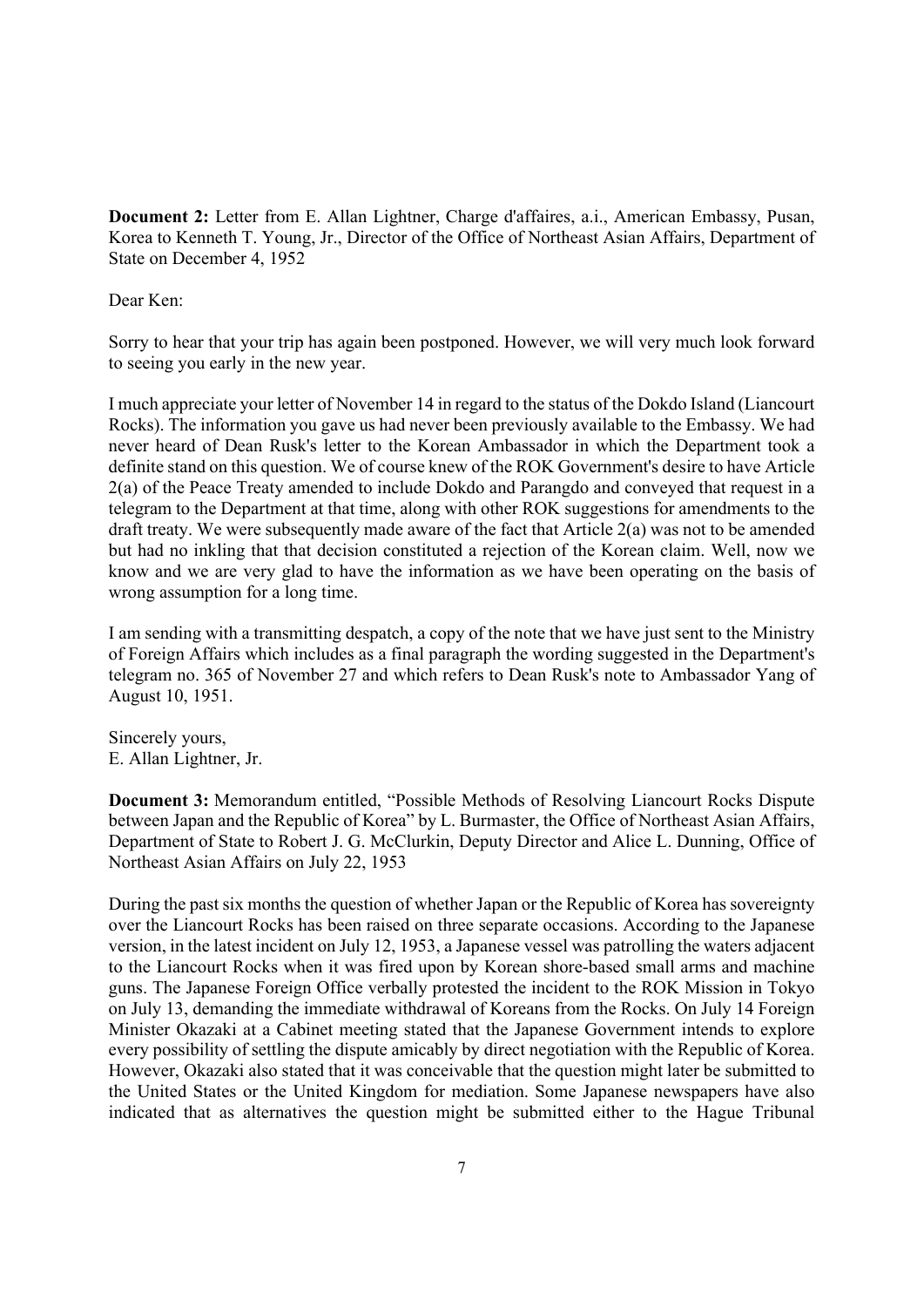(International Court of Justice) or to the United Nations; *Jiji Shimpo* has taken the somewhat extreme view of suggesting that the Japanese Coastal Security Force be despatched to the Rock.

With regard to the question of who has sovereignty over the Liancourt Rock (which are also known in Japanese as Takeshima, and in Korean as Dokdo), it may be of interest to recall that the United States position, contained in a note to the Republic of Korea's Ambassador dated August 10, 1951 reads in part:

*"....As regards the island of Dokdo, otherwise known as Takeshima or Liancourt Rocks, this normally uninhabited rock formation was according to our information never treated as part of Korea and, since about 1905, has been under the jurisdiction of the Oki Islands Branch Office of Shimane Prefecture of Japan. The island does not appear ever before to have been claimed by Korea......"* 

(This position has never been formally communicated to the Japanese Government but might well come to light were this dispute ever submitted to mediation, conciliation, arbitration or judicial settlement.)

Since sending the August 10, 1951 note to the ROK Government, the United States Government has sent only one additional communication on the subject. This was done in response to the ROK protest of the alleged bombing of Dokdo Island by a United States military plane. The United States note of December 4, 1952 states:

*"The Embassy has taken note of the statement contained in the Ministry's Note that 'Dokdo Island (Liancourt Rocks).....is a part of the territory of the Republic of Korea.' The United States Government's understanding of the territorial status of this island was stated in Assistant Secretary of State Dean Rusk's note to the Korean Ambassador in Washington dated August 10, 1951."* 

At the same time this note was sent it was hoped that this mere reiteration of our previously expressed views would withdraw us from the dispute and might discourage the Republic of Korea from "intruding a gratuitous issue in the already difficult Japanese-Korean negotiations." Apparently our efforts to date have not had the desired effect.

Should the present efforts of the Japanese Government to solve the dispute on an amicable basis by direct negotiation with the Republic of Korea fail, there are several courses of action open to the Japanese Government.

a) Request for United States Mediation—In the event the Japanese Government were to request the United States to act as mediator, not only would the concurrence of the ROK have to be obtained, but the United States would be placed in the embarrassing position (notwithstanding the facts in the case) of seeming to choose between Japan or Korea. As usual, the role of the mediator is not a happy one. In view of this and of United States requirements and obligations to both these countries, it is believed preferable for the United States to extricate itself from the dispute to the greatest extent possible.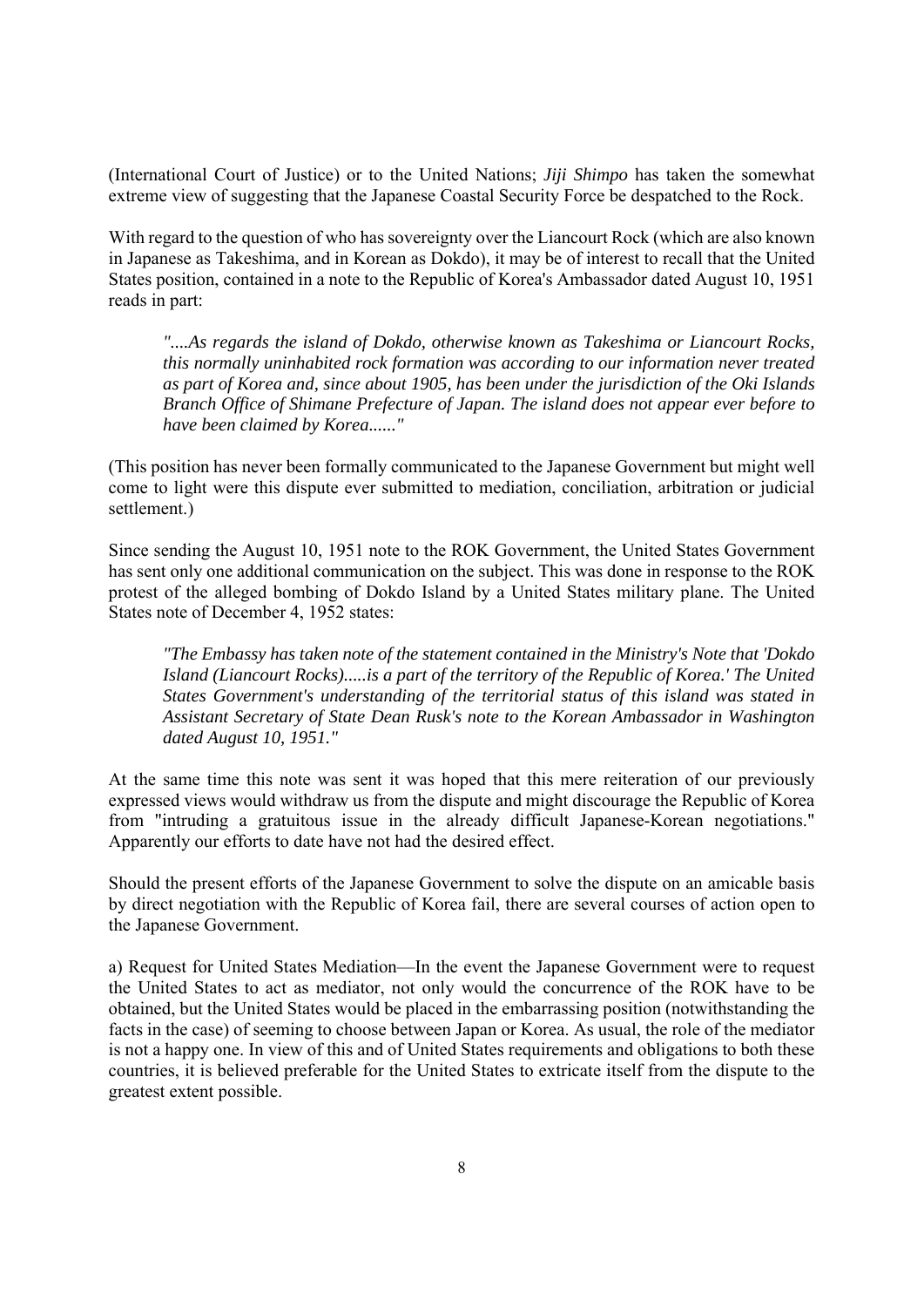b) Submission to the International Court of Justice—Notwithstanding the fact that neither Japan nor the Republic of Korea is a member of the United Nations, both may be parties in a case before the ICJ provided that both agree to comply with the conditions laid down by the Security Council. At present these conditions are that both states would deposit with the Registrar of the International Court of Justice a declaration accepting the Court's jurisdiction in accordance with the UN Charter and the Statute and Rules of the Court, undertaking to a comply in good faith with the Court's decision and accepting the obligations of a Member of the United Nations under Article 94 of the Charter. The difficulty with this plan would seem to be whether Japan could obtain the concurrence of the Republic of Korea to join with Japan in presenting the dispute to the International Court of Justice and if this were done, whether the ROK would abide by decision of the ICJ if it were negative.

c) Submission to the United Nations General Assembly or Security Council—Japan would have the right unilaterally to bring the Liancourt Rocks dispute to the United Nations under Article 35 section 2 of the United Nations Charter, which states:

"A state which is not a Member of the United Nations may bring to the attention of the Security Council or of the General Assembly any dispute, to which it is a party if it accepts in advance, for the purposes of the dispute, the obligations of pacific settlement provided in the present Chapter.",

if it were willing to state, as required by Article 33 of the UN Charter, that the Liancourt Rocks dispute was one "likely to endanger the maintenance of international peace and security." It is indeterminable at this time whether Japan would be willing to go that far. It is also unlikely that the United States and/or the other Members of the anti-Soviet bloc in the United Nations would want to add this grist to the Soviet propaganda mill.

# Recommendation

1. NA/J [Japanese Affairs of the Office of Northeast Asian Affairs] recommends that the Department of State take no action at this time inasmuch as Foreign Minister Okazaki has stated that the Japanese Government will try to settle the dispute with the ROK Government by direct negotiation.

2. However, if the Japanese Government requests the United States Government to act as a mediator in this dispute, NA/J recommends that:

a) the United States should refuse;

b) the United States should suggest that the matter might appropriately be referred to the International Court of Justice. The United States could inform the Japanese Government that this procedure might be preferable to submitting it to the United Nations for the reasons stated above.

3. If the Japanese Government requests the legal opinion of the United States Government on this question, NA/J recommends that the United States should make available to the Japanese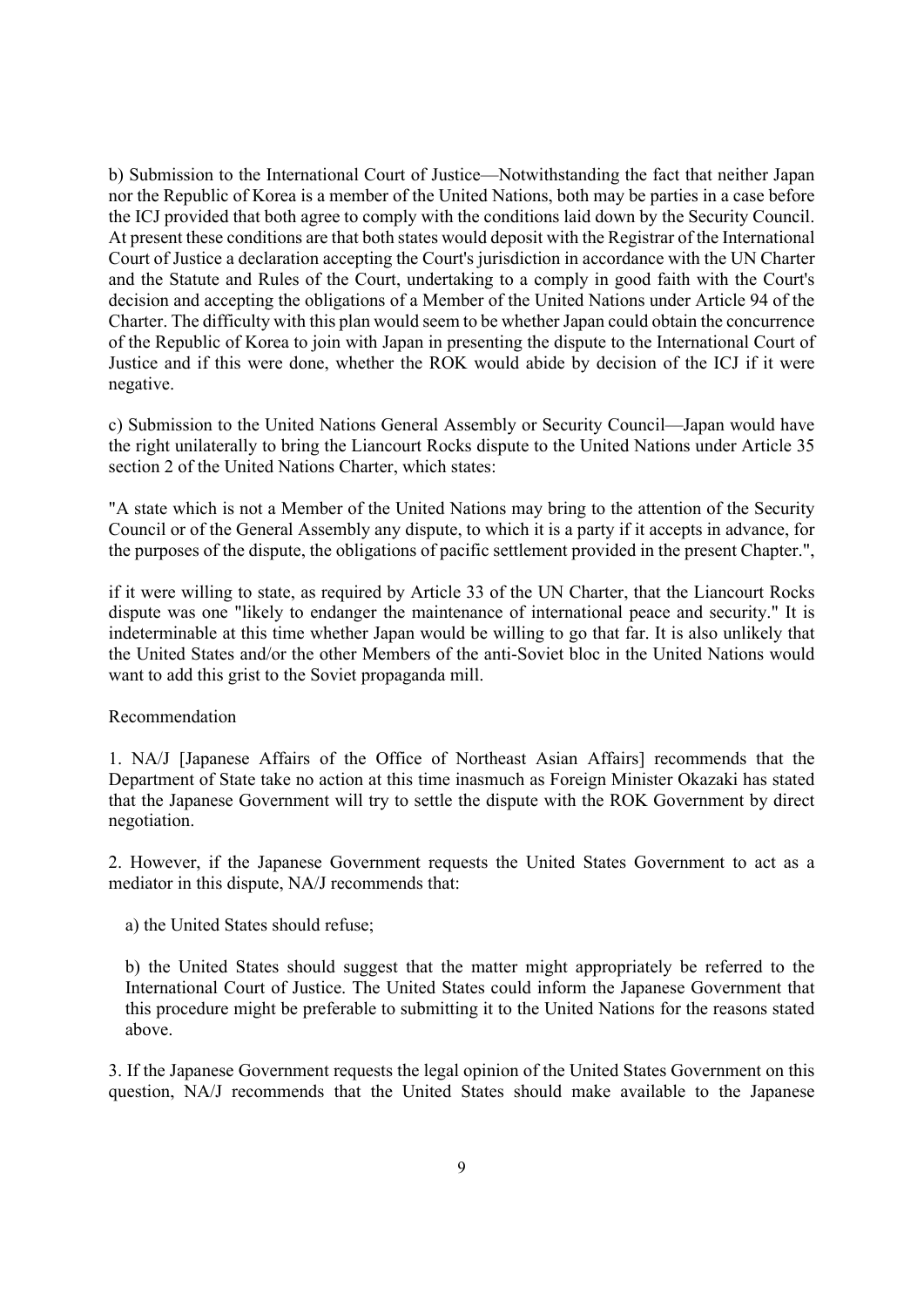Government the United States position on the Liancourt Rocks as stated in the Rusk note of August 10, 1951.

## **Concurrences**

NA/K [Korean Affairs of the Office of Northeast Asian Affairs] concurs.

**Document 4:** Memorandum in regard to the Liancourt Rocks (Takeshima Island) Controversy by William T. Turner, Minister-Counselor of the U.S. Embassy in Japan on November 30, 1953

 Ambassador Allison contends (Tokyo's 1306, November 23) that the United States is "inescapably involved" in the Takeshima dispute. In evidence, he points to the Rusk note of 1951 and to the Potsdam Declaration, the Peace Treaty, etc.

There can be no question that the United States has committed itself to an attitude in this matter. However, I fail to see that the commitment carries with it the obligation to intervene between two contestants who are now sovereign nations and who have available to them ample machinery for settlement of such disputes. I cannot believe that a dispute of such essentially unimportant nature will lead to a situation serious enough to justify an intervention by us which could only create lasting resentment on the part of the loser. This is certainly no time to exacerbate our relations with either country. I think that this hands-off position should be maintained regardless of the validity of the claim of either party. I think that the Department is on firm grounds in maintaining that the United States Government is "not legitimately involved in this matter" as has already been pointed out in the Department's note to the Embassy.

The Liancourt Rocks case appears to have aspects in common with that of Shikotan Island, off the coast of Hokkaido, which was occupied by Soviet troops in 1945. We have publicly declared our view that this Island belongs to Japan, but no one in Japan or elsewhere seriously expects us to take military action under the Security Treaty to reclaim this Island for Japan. I think we need not feel undue anxiety even in the unlikely contingency that Japan should invoke the Security Treaty with respect to the Liancourt Rocks.

Nevertheless, I do not think we can or should continue to withhold indefinitely an expression of our position in this matter, particularly if the dispute continues to worsen. Sooner or later the Japanese will get wind of the Rusk letter and will then resent our failure to inform them of something which would measurably strengthen their position. Even if they do not, I think we would be remiss in not apprising the Japanese of a position which we have consistently maintained and which we are under no obligation not to divulge.

Accordingly, I suggest that we adopt the following course of action:

1. Express to the ROK Government our concern over repeated clashes with the Japanese over the Liancourt Rocks.

2. Remind the ROK of our previous statement of view (the Rusk letter); express strong hope that settlement can be reached with the Japanese; state that the United States seeks to avoid any form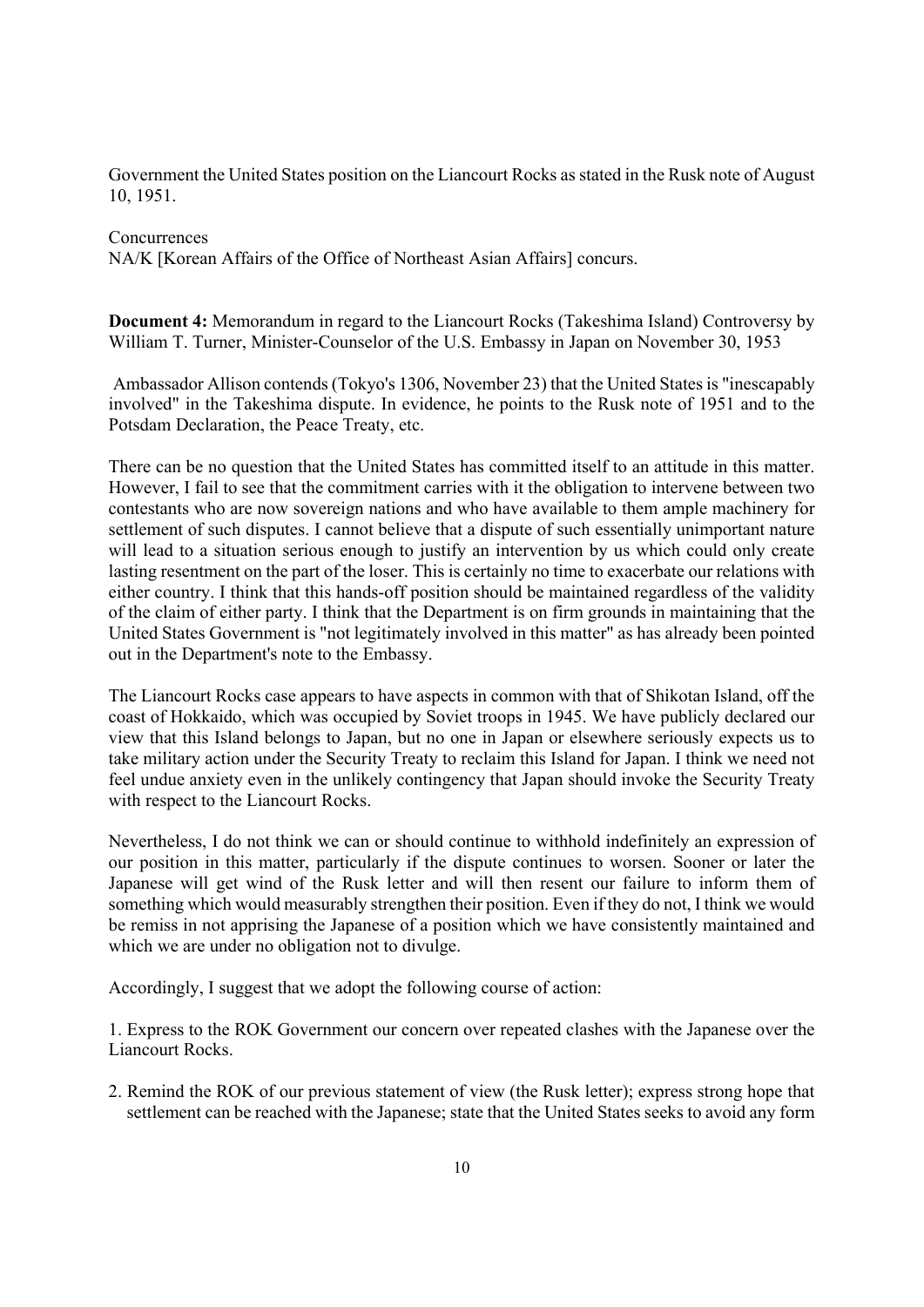of intervention in this matter but if clashes continue to occur we may be forced to give publicity to the Rusk letter and to reiterate the view expressed therein; suggest that if the ROK can not accept the view expressed in the Rusk letter, it take steps toward arbitration or appeal the matter to the ICJ.

3. In case the foregoing steps do not alleviate the situation, seek an appropriate occasion to publicize the Rusk note and disclaim any desire to intervene in this matter.

William T. Turner

**Document 5:** Memorandum of Conversation, Subject: "Japanese Proposal to refer Liancourt Dispute to Security Council" on November 16, 1954

Participants:

Mr. Tanaka [Hiroto], Fist Secretary, Embassy of Japan Mr. Matsuoka [Yasuhiro], Third Secretary, Embassy of Japan Mr. Eric Stein, UNF, Department of States Miss. Katherine B. Fite, L/FE, Department of States William G. Jones, NA/K, Department of States Richard B. Finn, NA/J, Department of States Marjorie McMullen, NA/J, Department of States

Mr. Tanaka and Mr. Matsuoka of the Japanese Embassy visited at their request at the Department of State on November 16, 1954 at 4:45 p.m.

Mr. Tanaka said that his Government is considering the possibility of bringing before the Security Council the Japan-ROK dispute over Takeshima with a view to obtaining an SC recommendation that the dispute be taken to the International Court of Justice. He stated that his Government had in late September formally suggested to the ROK that the issues be taken to the ICJ for arbitration, and that in a Note Verbale of October 28 the Koreans had stated their refusal. In the face of the ROK's action in establishing a lighthouse on Takeshima and unilaterally proclaiming sovereignty over this disputed territory, the Japanese Government felt constrained to take some countermeasures, particularly because of the pressure of Japanese public opinion. Since the dispute cannot be brought before the ICJ without Korean consent, the Japanese Government thought a recommendation by the SC that the matter should be put before the ICJ would at least focuses world opinion on the fact that Japan was willing to permit impartial consideration of the merits of the dispute, while the ROK was not. If Japan decided to pursue this course, Mr. Tanaka wondered whether the United States would vote in the SC in favor of referral of the issue to the ICJ.

In answer to Mr. Stein's question, Mr. Tanaka confirmed that Japan's recent exchange with Korea with respect to submitting the dispute to the ICJ was only the latest in a long series of attempts by Japan to reach a satisfactory settlement with the ROK on the issue. Mr. Stein indicated that it would appear to be legally possible for the Japanese to bring the issue before the SC under Article 35, paragraph 2, of the Charter, which provides that non-UN members may bring to the attention of the Council any dispute to which it is a party. He added that there were precedents for such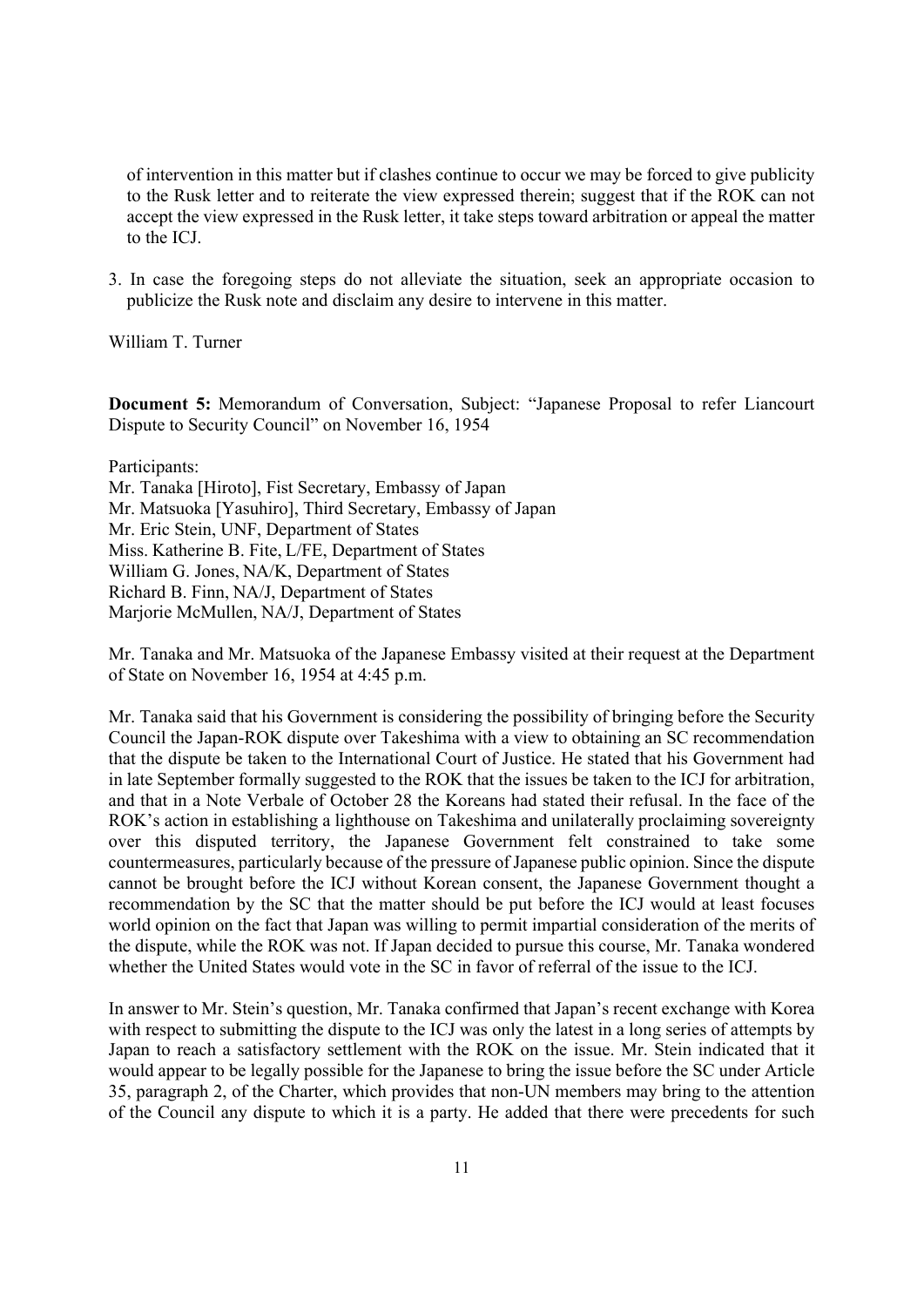action, citing the Corfu Channel dispute between the UK and Albania as appearing on the surface to be a similar dispute and one which was handled in a similar manner. Mr. Stein confirmed that the ICJ could not consider the issue without the consent of both parties and said that Albania had submitted to the jurisdiction of the ICJ in the Corfu Channel Case. Mr. Matsuoka indicated the Japanese were familiar with this case.

Mr. Jones stated that while we were not in a position to offer any firm views on the matter at the present time, it would seem that the proposed Japanese action would serve little practical purpose and that any small satisfaction which Japan might gain on moral grounds would be far outweighed by the increased agitation to ROK-Japan relations. He added that while he did not want to appear too optimistic, he had reason to believe that the chances for improved ROK-Japan relations were at the moment in ascendancy, and he thought it would be more unfortunate if Japan undertook any action now which might disturb the situation to Japan's ultimate loss.

Mr. Finn agreed with Mr. Jones that Japan would appear to have little to gain and perhaps much to lose by resorting to this proposed measure. He stated that in any case, he would assume that a matter of this nature would be taken up on a higher level by the Embassy, perhaps by Ambassador Iguchi with the Secretary, before the Japanese made any final decision to proceed. Mr. Jones pointed out that the present time would be particularly unpropitious for the proposed action by Japan in view of the upcoming consideration of the Korean question in the General Assembly. Mr. Tanaka confirmed that his Government did not intend to bring the matter up until the current General Assembly has adjourned.

Mr. Jones then said that he wanted to tell Mr. Tanaka and Mr. Matsuoka on a confidential basis why he was hopeful with regard to improved ROK-Japan relations. The United State had just reached with the ROK agreement on several important points of US-ROK policy. Among these was agreement by the ROK that purchases in connection with the Korean rehabilitation program would be made …goods of comparable quality could be obtained for the best price. This means increased purchases in Japan. While this might in itself be considered a small price for Japan, it could be the beginning of a more relaxed policy by the ROK toward Japan and could conceivably, with careful cultivation by everyone concerned, lead to a better atmosphere for future negotiations on outstanding issues, including Liancourt.

Mr. Tanaka thanked us for the informal exchange of views. Mr. Finn expressed the hope that nothing would be done until we had an opportunity to discuss the matter further with our own people and with the Japanese. Mr. Tanaka assured us that he would keep us informed and requested that the matter be treated confidentially.

**Document 6** Memorandum of Conversation, Subject: "Liancourt Dispute" on November 17, 1954

Participants: Minister Shigenobu Shima, Japanese Embassy Mr. W. J. Sebald (William J. Sebald), Deputy Assistant Secretary, Far Eastern Affairs Mr. R. B. Finn (Richard B. Finn), Officer in Charge, Japanese Affairs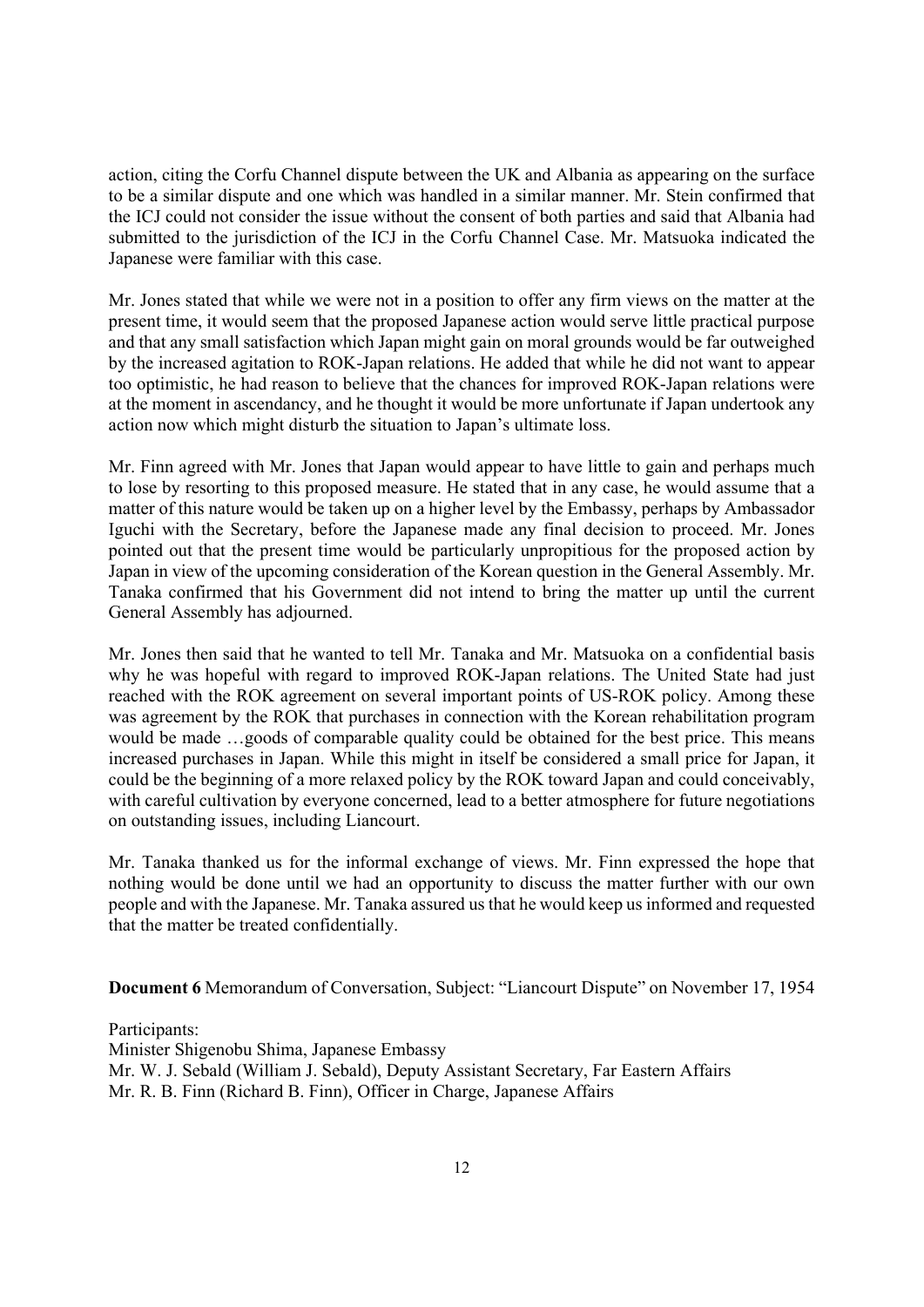Mr. Shima called at his request on November 17 at 3 p.m.

The minister said he first wished to express appreciation for the kind treatment accorded Prime Minister Yoshida and second that he wished to pay his respects to Mr. Sebald now that the latter had assumed his new position as Deputy Acting Secretary.

Mr. Shima stated that he would like to inquire informally regarding the views of the United States on a Japanese proposal to submit to the UN Security Council the controversy with the Republic of Korea over the Liancourt Rocks. The Japanese proposal would request the Security Council to approve a recommendation that this issue be presented to the International Court of Justice for decision. Mr. Shima said that his Government had not yet decided to submit such a proposal to the Security Council and first wished to ascertain informally the views of the United States Government. The Minister stated his personal view that Japan would not submit this problem to the Security Council if it were not assured of United States support of Japan's recommendation that the issue be referred to the International Court.

Minister Shima explained that Japan had by note dated September 25, 1954 proposed to the Republic of Korea that this matter be taken directly to the International Court. The ROK had by note dated October 28 rejected this proposal. Mr. Shima said the dispute over the Liancourt Rocks was a long standing one.

Mr. Sebald said that of course Japan was free to do as it thought best in presenting its case and commented that he had personally followed this controversy over a long period of time. He stated his opinion however that the Security Council would wish to be answered that the two parties were unable to reach agreement through bilateral negotiations and the Council might consider that bilateral efforts had not yet been fully explored. He also stated that the ROK answered reluctant to discuss any proposal to submit this issue to the International Court, if the ROK refused to discuss the issue before the Security Council or before the International Court, Japan would not succeed in obtaining a hearing of its case. Mr. Sebald expressed the view that it is important for Japan to keep its claim alive and not to permit its rights to be prejudiced by default. He suggested that a note to the ROK or other periodic formal statements would serve this purpose.

Minister Shima said that Japan of course intended to press its claim and expressed the view that Japanese public opinion is satisfied that the Government is doing what it can. He stressed that the Government feels it has a strong case and desires early solution. He noted that the U.S. military forces in Japan had listed Liancourt Rocks as a military facility granted to their use under the Administrative Agreement and had later returned this facility to Japanese control. Mr. Shima said this appeared to constitute US recognition of the validity of Japan´s claim. Mr. Sebald commented that US relations with the ROK had recently improved and he noted that the US-ROK Mutual Defense Treaty was being brought into force on November 17 and that the general understanding had been agreed to in Seoul. He expressed confidence that relations between Japan and the ROK would improve in the future although this of course would take time.

Minister Shima said he was pleased to learn of these favorable developments although he wondered how they might lead to an improvement of Japan's relations with the ROK. He inquired whether the US was considering designation of an American mediator who might assist in Japan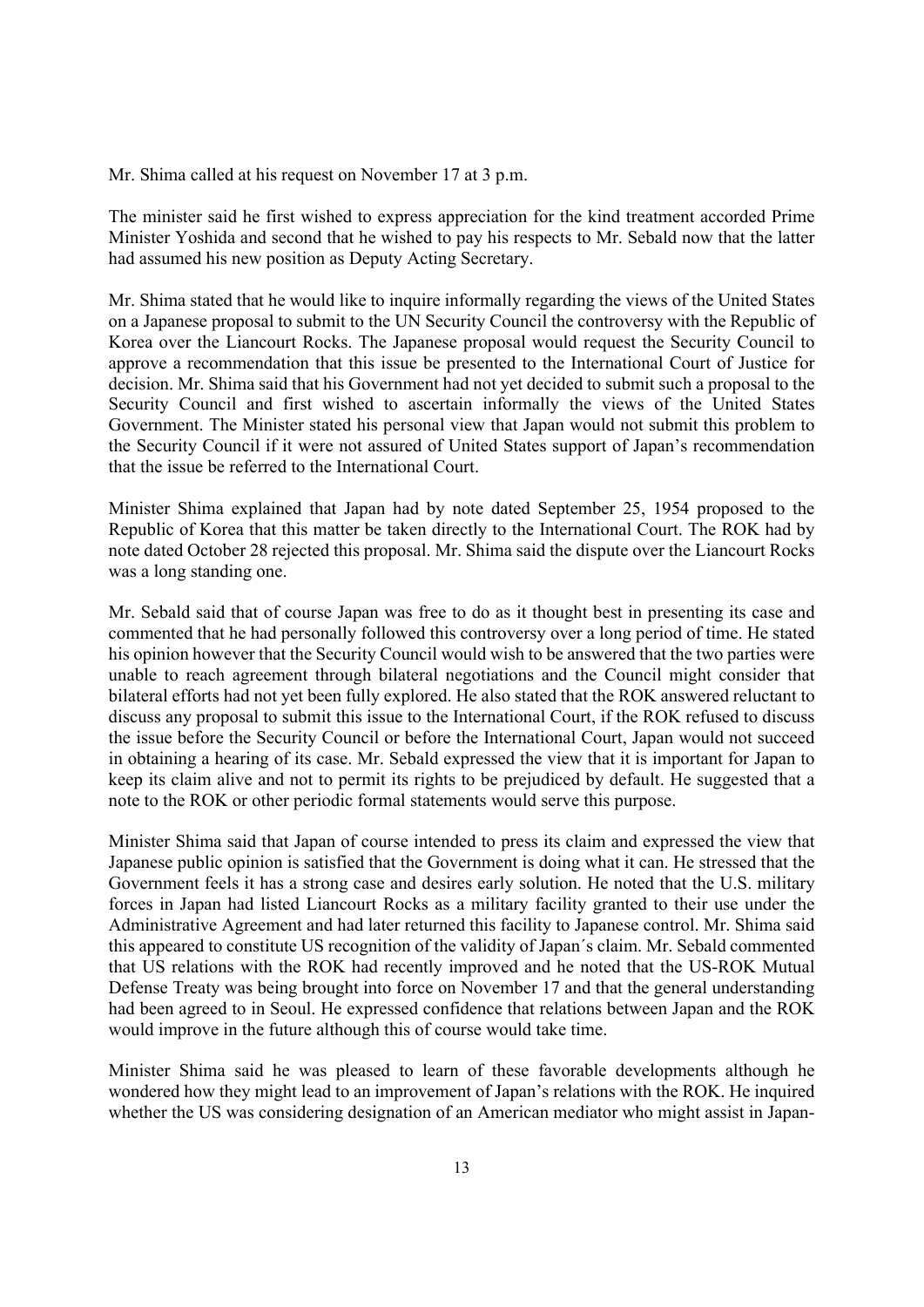ROK negotiations. Mr. Sebald said that he would personally prefer to see the two Governments iron out their difficulties by themselves and that he doubted whether an American mediator would be successful in the absence of willingness by Japan and the ROK to negotiate by themselves. He said the US would however try to assist in bringing the parties together and facilitating their negotiations. Mr. Sebald stressed US interest in the development of a sense of interdependence on the part of nations in Northeast Asia.

Minister Shima thanked Mr. Sebald for his views and said he would report further to his Government.

#### **Conclusion**

As seen from the U.S. Department of State records introduced in this paper, the U.S. Government has taken the stance that the dispute over territorial sovereignty over Takeshima should be settled between Japan and the Republic of Korea and that the United States has no intention of working as a mediator, while maintaining the position expressed to the Republic of Korea Ambassador in the process of drafting the Peace Treaty with Japan that Takeshima is Japanese territory.

The U.S. understanding is that, in general, mediating a territorial dispute between other nations is to play an unfavorable role ("The United States would be placed in the embarrassing position … of seeming to choose between Japan or Korea." "As usual, the role of the mediator is not a happy one." Document 3); that the Takeshima dispute does not concern international peace and security ("I cannot believe that a dispute of such essentially unimportant nature will lead to a situation serious enough to justify an intervention by us which could only create lasting resentment on the part of the loser." Document 4); and that the confrontation between the Eastern and Western blocks under the Cold War at that time was also relevant ("It is also unlikely that the United States and/or the Other Members of the anti-Soviet bloc in the United Nations would want to add this grist to the Soviet propaganda mill." Document  $\overline{3}$ ). Regarding the Senkaku Islands as well, when China (Taiwanese authorities) began claiming sovereignty in 1970 even though the United States had exercised administrative authority over these islands for many years as part of the Nansei Shoto (Okinawa) under Article 3 of the (San Francisco) Peace Treaty and even though the U.S. was using the Senkaku Islands as bombing ranges, the U.S. responded, "Under… the Peace Treaty with Japan… the term [the Nansei Shoto], as used in the treaty, was intended to include the Senkaku Islands," "It is anticipated that administration of the Ryukyus will revert to Japan in 1972," and "With respect to any conflicting claims, we consider that this would be a matter for resolution by the parties concerned." 7 Regarding the Northern Territories issue, while the United States supported the Japanese position on the four islands in a memorandum to Japan dated September 7, 1956, the U.S. stated that Japan cannot admit the Kurile Islands as Soviet territory under agreement between Japan and the USSR, and that their disposition should be determined by the U.S. and other Allies.<sup>8</sup> In addition to legal arguments concerning the Peace Treaty, it seems the international

<sup>&</sup>lt;sup>7</sup> "Senkaku Retto Ryoyu ni kansuru Beikokumusho McCloskey Hodokan no Shitsugi Oto," ["Questions and Answers of Robert McCloskey, Spokesman of the Department of State, regarding Sovereignty over the Senkaku Islands,"], *Kikan Okinawa* [*Okinawa Quarterly*], No. 63 (December 1972), p. 165.

<sup>8</sup> *Gaimusho Happyoshu* [*Ministry of Foreign Affairs Announcements*], No. 4 (Jan. 1957), pp. 49-50. The original text is "U.S. Position on Soviet-Japanese Peace Treaty Negotiations," *Department of State*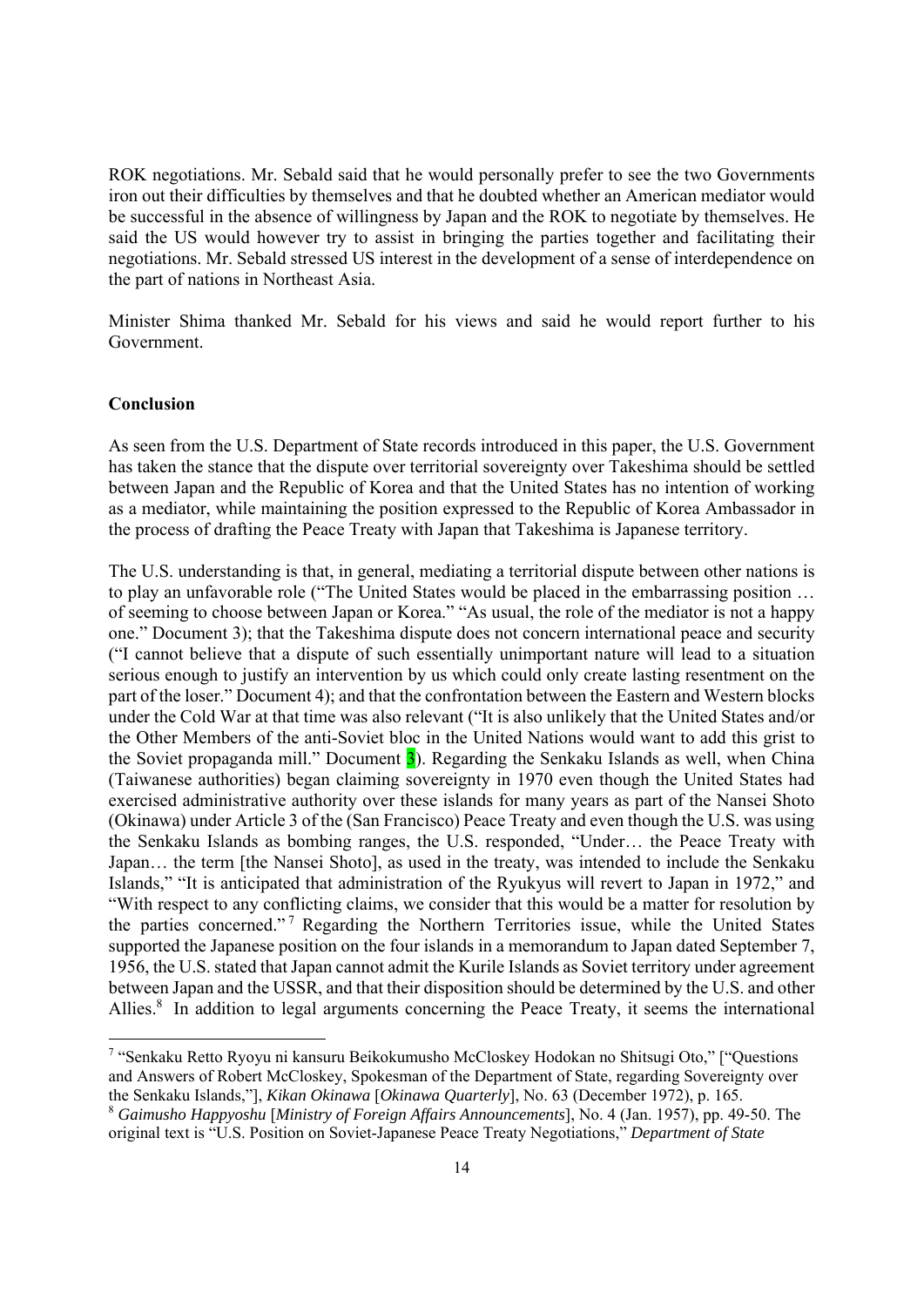situation in 1956 also greatly influenced this approach. The U.S. did not intend to take the lead to hold a meeting of the Allies, and reach a final territorial settlement on the Kuriles. In short, the active involvement of third countries in the settlement of territorial issues cannot be expected.<sup>9</sup>

Nevertheless, what is important for the (Takeshima) territorial issue is not that the U.S. subsequently firmly maintained its position that Takeshima is Japanese territory and that conversely its "real intention" not to want to be involved in the dispute was revealed, but rather, as made clear in my previous two articles (Footnote 1, above) and through the Department of State documents introduced this time as an addendum, it is the reconfirmed fact that "Japan's retention of Takeshima was fixed by the San Francisco Peace Treaty." That is, Takeshima was Japanese territory as of the end of the Second World War. However, as a result of accepting the Potsdam

*Bulletin,* Vol. 35, No. 900 (September 24, 1956), p.484. The United Kingdom and the European Parliament have also given some support to Japan's position on the Northern Territories issue. Regarding this point, see Takashi Tsukamoto, "Reisen Shuengo no Hoppo Ryodo Mondai" ["The Northern Territories Issue Since the End of the Cold War"], *Kokusaiho Gaiko Zasshi* [*Journal of International Law and Diplomacy*], Vol 105, No. 1 (May 2006), p. 96; P6\_TA (2005) 0297 European Parliament resolution on relations between the EU, China and Taiwan and Security in the Far East, (July 7, 2005) http://www.europarl.europa.eu/sides/getDoc.do?pubRef=-//EP//TEXT+TA+P6-TA-2005- 0297+0+DOC+XML+V0//EN.

<sup>9</sup> With the normalization of diplomatic relations between Japan and the Republic of Korea, the two countries concluded the "Exchange of Notes concerning the Settlement of Disputes between Japan and the Republic of Korea" (June 22, 1965). It is explained that this is for the settlement of the Takeshima dispute (Ministry of Foreign Affairs, Japan, *Regarding Japan-Republic of Korea Treaties,* Nov. 1965, pp. 24-26). The Exchange of Notes prescribed, "The governments of both countries will first settle bilateral disputes through diplomatic channels, and when settlement cannot be reached in this way, they will work at settlement through conciliation following procedures agreed on by the governments of both countries." Conciliation is one of the means of settling international disputes, primarily political disputes, using a framework whereby a multiple conciliation committee gives recommendations on settling the dispute. (For example, when there are five committee members, the countries that are parties to the dispute may each select one member from their own nationals and one member from another country, and the two members from other countries may chose the third member or the chairperson from the other country, etc.). Plans such as having U.S. politician backed by the authority of the U.S. serve as conciliator may involve difficulties for the same reasons presented here.

However, it seems the Republic of Korea explains (domestically) that the Takeshima issue lies outside the scope of this Exchange of Notes concerning the Settlement of Disputes, and the Government of Japan has stated, "This is not limited to settlement by conciliation, so in case there are various obstacles, we can return to the beginning, with settlement by means such as the International Court of Justice or international arbitration, and there are various methods" (reply by Minister of Foreign Affairs Etsusaburo Shiina, Minutes of the 50th Diet, House of Representatives plenary session; No. 5, p. 65; October 16, 1965), so it is not necessary to adhere too strictly to this Exchange of Notes format. The Republic of Korea insists that the Takeshima issue is not a subject of the Exchange of Notes concerning the Settlement of Disputes because Takeshima (Dokdo) is territory of the Republic of Korea and therefore no dispute exists. In response to such assertions, the Government of Japan (Ministry of Foreign Affairs) cites the following advisory opinions of the International Court of Justice and judgments of the Permanent Court of International Justice\* and stated that whether there exists an international dispute is a matter for objective determination. (\*1. Advisory opinion of the International Court of Justice regarding the interpretation of peace treaties between the Allies and Bulgaria, Hungary and Romania; 1950. 2. Judgment in the Mavrommatis case between Greece and the U.K.; 1924. 3. Judgment in the case concerning German interests in Upper Silesia between Germany and Poland; 1925).